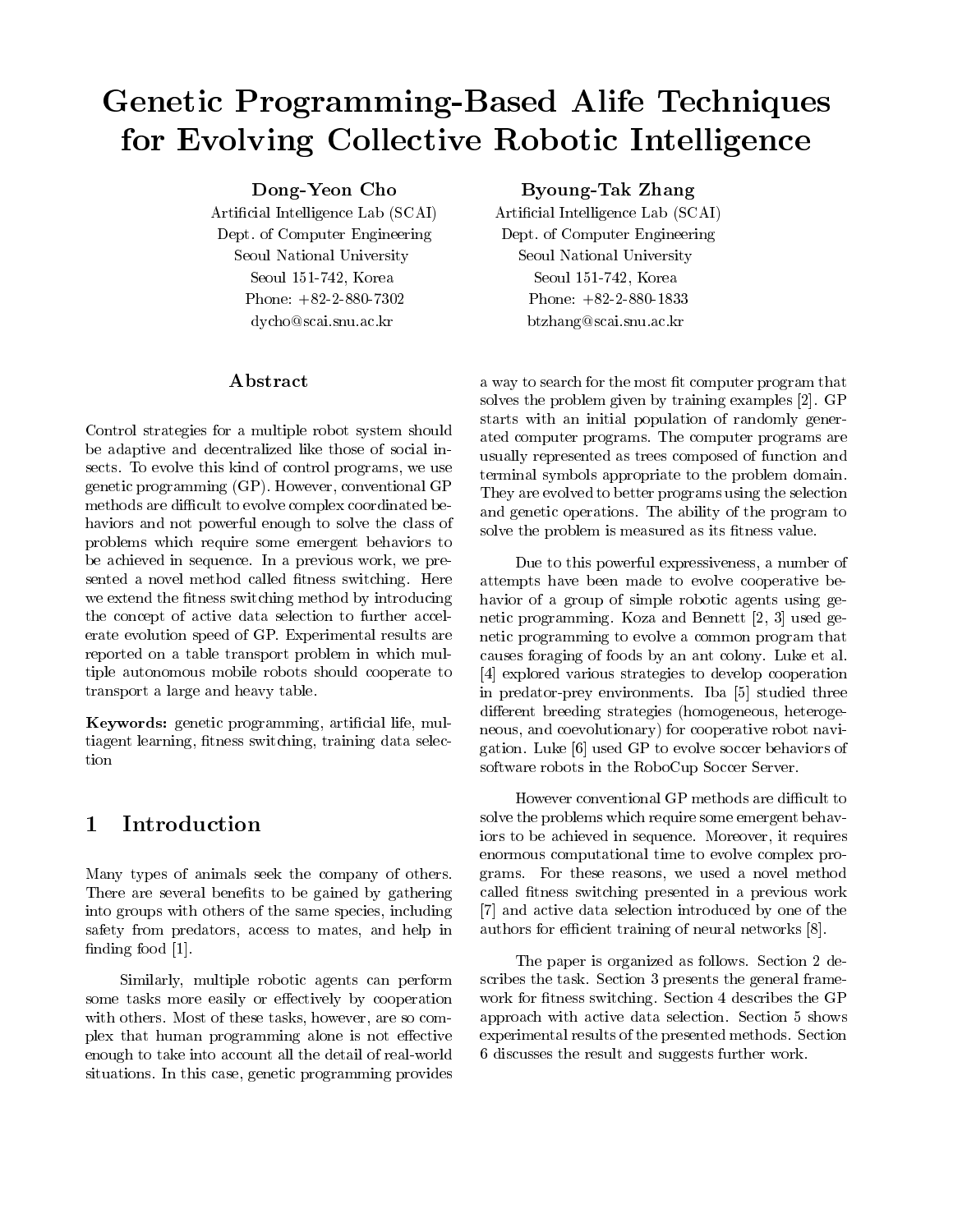

Figure 1: The environment for multiagent learning.

#### $\overline{2}$ The Table Transport Problem

The table transport problem we consider in this paper is defined as follows. In an  $n \times n$  grid world, a single table and four robotic agents are placed at random po sitions as shown in Figure In addition  $\mathcal{L}(\mathbf{A})$  and  $\mathcal{L}(\mathbf{A})$  and  $\mathcal{L}(\mathbf{A})$  and  $\mathcal{L}(\mathbf{A})$  and  $\mathcal{L}(\mathbf{A})$  and  $\mathcal{L}(\mathbf{A})$  and  $\mathcal{L}(\mathbf{A})$  and  $\mathcal{L}(\mathbf{A})$  and  $\mathcal{L}(\mathbf{A})$  and  $\mathcal{L}(\mathbf{$ location is designated as the destination A -xed num ber of obstacles are also placed in the grid. The goal of the robots is to transport the table to the destina tion in group motion. The robots need to move in herd since the table is too heavy and large to be transported by single robots

 $\mathcal{N}$  - is equipped with  $\mathcal{N}$  - in the set of  $\mathcal{N}$ as same control program Ai  $\alpha$  and the robots activities  $\alpha$  such a substitution  $\alpha$ in parallel to run a team trial At the beginning of the trial the robot locations are chosen at random in the arena. They have different positions and orientations. During a trial each robot has a repertoire of actions It can move forward in the current direction  $(N, E, S, W, \mathbb{R})$ NE, SE, SW, NW) or remain on the current position. The direction of the movement can be chosen randomly to avoid collision with obstacles or other robots The robots have a limited visual have a limit - to each of range movable direction

At the end of the trial each robot i gets a -t ness value which was measured by summing the con tributions from various factors. The goal of genetic programming is to -nd control programs leading to ef -ciently transporting the table from the initial position to the goal position

# Evolving Cooperative Behav iors by Fitness Switching

The problem described in Section 2 requires two different behaviors homing and herding that is the robots need -rst to get together around the table and then transport it in team to the destination in the destination is a second to the destination of  $\sim$ 

switching method, different parts of a genetic tree are responsible for different behaviors and for each of the subtrees a basis  $\mathbf{f}_\mathrm{max}$  function is defined to the  $\mathbf{f}_\mathrm{max}$ genetic program tree can be considered as a composi tion of two subtrees  $\mathcal{S}_1$  is responsible for the S is responsible for the S is responsible for the S is responsible for the S is responsible for the S is responsible for the S is responsible for the S is responsible homing and S-contract and S-contract and S-contract and S-contract and S-contract and S-contract and S-contract and

In the experiments we have used the following -t ness functions functions functions functions functions functions functions  $\mathcal{L}_\mathbf{S}$ 

$$
f_1 = \sum_{r=1}^{4} \{c_1 \max(X_r, Y_r) + c_2 S_r \tag{1}
$$

$$
+ c_3 C_r - c_4 M_r + K \}
$$

$$
f_2 = \sum_{r=1}^{4} \{c_1 \max(X_r, Y_r) + c_2 S_r \tag{2}
$$

$$
+ c_3 C_r - c_4 M_r + c_5 A_r + K \}
$$

The de-nitions of the symbols used in above equations are provided in Table 1. The target position for homing is the initial position of the table while the target position for herding is the destination of the table

Fitness of programs is measured at each genera tion as follows

- $M_{\rm e}$  , the left subtree by function  $\sim$  the left subtree by function  $\sim$
- $\Omega$  . The right subtree by f-d the right subtree by f-d the right subtree by f-d the right subtree by f-d the right subtree by f-d the right subtree by f-d the right subtree by f-d the right subtree by f-d the right subt
- $\blacksquare$  to the program is defined as  $\blacksquare$ f-

The advantage of this method is the ability of concur rent evolution of primitive cooperative behaviors and their coordination. The following procedure gives more detailed description of this method

```
For g -
  to MAXGEN
                For all T in Pop
                                                                                                                      // T = (S1, S2)\blacksquare . The state of the state of the state of the state of the state of the state of the state of the state of the state of the state of the state of the state of the state of the state of the state of the state of the 
                                                                                   \mathbf{r}f - Executed the second second second second second second second second second second second second second second second second second second second second second second second second second second second second second 
                                    f - Executed the second second second second second second second second second second second second second second second second second second second second second second second second second second second second second 
                                    FitT	 -
 f  f
                  new Pop - New Pop - New Pop - New Pop - New Pop - New Pop - New Pop - New Pop - New Pop - New Pop - New Pop -
                  \mathbf{f} = \mathbf{f} \cdot \mathbf{f} , where \mathbf{f} = \mathbf{f} \cdot \mathbf{f} is a set of \mathbf{f} = \mathbf{f} \cdot \mathbf{f} , where \mathbf{f} = \mathbf{f} \cdot \mathbf{f}Select P1 and P2 from Pop by Fit;
                                  Perform Crossover
                                  Perform Mutation
                                   Insert P1 and P2 into New_Pop;
                  Pop - Pop - Pop - Pop - Pop - Pop - Pop - Pop - Pop - Pop - Pop - Pop - Pop - Pop - Pop - Pop - Pop - Pop - Po
\blacksquare - \blacksquare - \blacksquare - \blacksquare - \blacksquare - \blacksquare - \blacksquare - \blacksquare - \blacksquare - \blacksquare - \blacksquare - \blacksquare - \blacksquare - \blacksquare - \blacksquare - \blacksquare - \blacksquare - \blacksquare - \blacksquare - \blacksquare - \blacksquare - \blacksquare - \blacksquare - \blacksquare - \blacksquare
```
Since we desire smaller program  $[9]$ , a complexity term was used in all experiments to penalize large trees

$$
F = F + \beta C \tag{3}
$$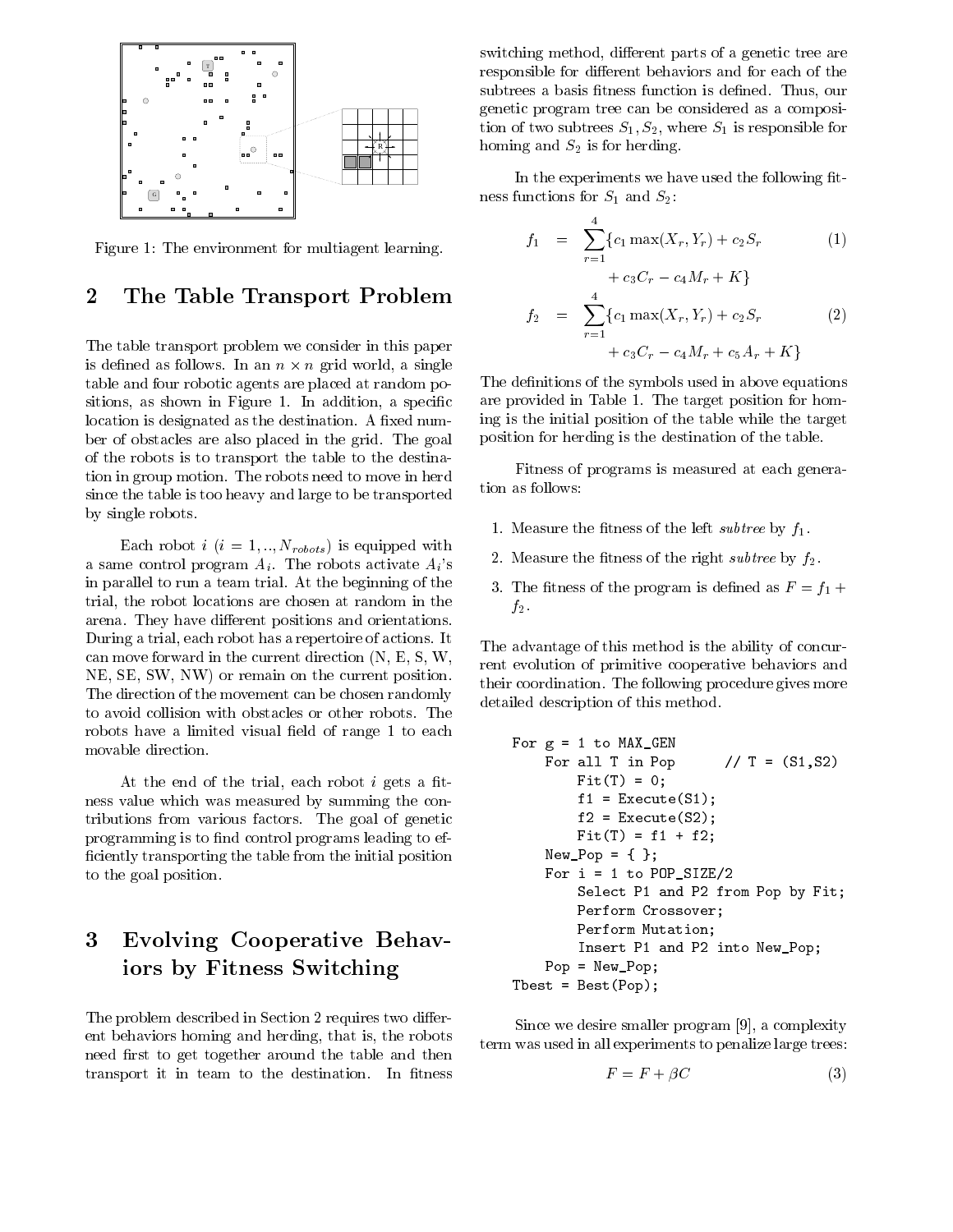| Symbol           | Description                                        |     |
|------------------|----------------------------------------------------|-----|
| $X_r$            | $x$ -axis distance between target and robot $r$    | Te  |
| $Y_r$            | $y$ -axis distance between target and robot $r$    |     |
| $S_r$            | number of steps moved by robot $r$                 |     |
| $C_r$            | number of collisions made by robot $r$             | Fп  |
| $M_r$            | distance betw. starting and final pos. of $r$      |     |
| $A_r$            | penalty for moving away from other robots          |     |
| $\overline{c_i}$ | coefficient for factor <i>i</i> (e.g., $c_1 = 5$ ) | Fi1 |
| K                | positive constant (e.g., $K = 40$ )                |     |

Table 1988 – tness de-sened for - the - the - the - the - the - the - the - the - the - the - the - the - the -

where C is the number of nodes in the tree and  $\beta$  is a smll constant (e.g.,  $0.0001$ ).

### Genetic Programming with  $\bf{4}$ Data Selection

 $\Gamma$  the -findex of problem in the problem in the set of problem in the set of problem in the set of  $\Gamma$ sured as the average of its - the average of its - the average of its - the average of its - the the the the t cases  $j$  in the training set.

$$
F_i(g) = \frac{1}{S} \sum_{j=1}^{S} f_{ij}(g)
$$
 (4)

For the initial population a small subset of -tness cases,  $D_0$  is chosen from the base training set  $D^{(N)}$  of

$$
D_0 \subset D^{(N)}, \quad |D_0| = n_0. \tag{5}
$$

After individuals are evolved by the usual evolutionary process -tness evaluation selection and mating to  $\Omega$  and the contract of the portion of the contract of the contract of the contract of the contract of the contract of the contract of the contract of the contract of the contract of the contract of the contract of the c chosen randomly from the previous candidate set  $C_{g-1}$ 

$$
d_g \subset C_{g-1}, \quad |d_g| = \lambda,\tag{6}
$$

where  $C_{g-1} = D^{\gamma + \gamma} - D_{g-1}$ . And it is mixed with the  $_{\text{evo}}$ previous training set to make a new training set Dg for the next generation

$$
D_g = D_{g-1} \cup d_g, \quad D_{g-1} \cap d_g = \{\}.
$$
 (7) Fi

That is the sequence of training sets for GP active is

$$
D_0 \subset D_1 \subset D_2 \subset \dots \subset D_G = D^{(N)}, \tag{8}
$$

where  $G$  is the number of max generation.

Since GP with active data selection uses only a subset of given data accumulated at each generation to

| Parameter        | Value                              |  |
|------------------|------------------------------------|--|
| Terminal set     | FORWARD, AVOID,                    |  |
|                  | RANDOM-MOVE, TURN-TABLE            |  |
|                  | TURN-GOAL, STOP                    |  |
| Function set     | IF-OBSTACLE, IF-ROBOT,             |  |
|                  | IF-TABLE, IF-GOAL                  |  |
|                  | PROG2, PROG3                       |  |
| Fitness cases    | 100 training worlds,               |  |
|                  | 100 test worlds                    |  |
| Robot world      | $32$ by $32$ grid, $64$ obstacles, |  |
|                  | 1 table to transport               |  |
| Population size  | 100                                |  |
| Max generation   | 200                                |  |
| Crossover rate   | 1.0                                |  |
| Mutation rate    | 0.1                                |  |
| Max tree depth   | 10                                 |  |
| Selection scheme | truncation selection with elitism  |  |

Table 2: Tableau for the table transportation problem.

evolve programs while GP standard use all the given  $\mathbf{r}$  the case repeated and  $\mathbf{r}_i$  , the cases at the case of the set of  $\mathbf{r}_i$ each generation is

$$
S_g = \begin{cases} N, & \text{for GP standard} \\ n_0 + \lambda g & \text{for GP active.} \end{cases}
$$
 (9)

## Experiments and Results

both methods are the methods were not as total of the total of the second were were were associated with the s Table 2 summarizes the experimental setup for genetic programming. The terminal and function set consists of six primitive states in the six primitive states of the six primitive states of the six primitive states of resents a world of 32 by 32 grid on which there are four robots obstacles a table to be transported A total of 100 training cases are used for evolving the programs for standard GP The GP run with active data selection use  $10 + 3g$  examples out of the given data set is a set of the set of the set of the set of the set of the set of the set of the set of the set of t used for evaluating the generalization performance of evolved programs

 approximately two compared with that of the standart Figure shows the result of -tness switching method for evolving composite cooperative behaviors Figure shows the -tness of two methods with repect to the number of evaluations calculated as a product of the population size and the data size for each gen eration. The GP active achieved a speed-up factor of GP. The results are summarized in Table 3. Though the GP with active data selection used a smaller set of -tness cases its training and test performance were slightly better than those of the standard GP